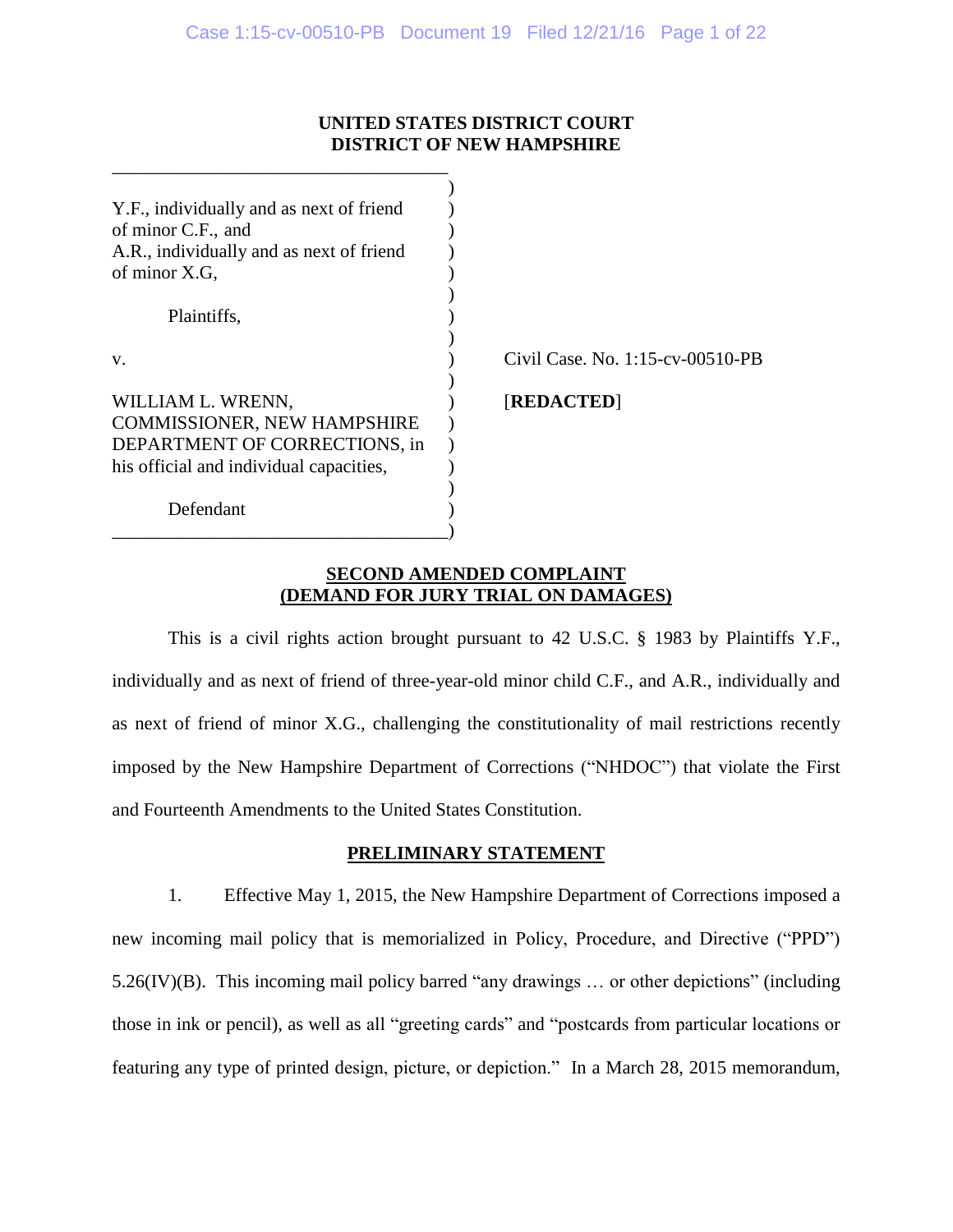#### Case 1:15-cv-00510-PB Document 19 Filed 12/21/16 Page 2 of 22

the NHDOC explained the policy to staff and prisoners as barring (i) incoming "personal drawings of any kind" or "other depictions," (ii) incoming "greeting cards … regardless of the occasion," and (iii) incoming "post cards with any kind of graphic design, picture, or drawing." Following the filing of this lawsuit on December 18, 2015, the NHDOC amended the policy effective February 1, 2016. However, the amended policy continues to ban all "original drawings" and "pictures" (including those in ink or pencil), all incoming "greeting cards," and all incoming "postcards from particular locations or featuring any type of printed design, picture, or depiction."

2. This new amended mail policy—like the original policy enacted in May 2015 not only violates the First Amendment, but also is particularly cruel to prisoners, like Y.F.'s son, who have young, pre-literate family members. For example, this new rule censors incredibly meaningful forms of communication—i.e., original handwritten pictures and drawings, holiday cards, and birthday cards—from child family members to prisoners (including mothers and fathers). This communication is especially important given that family members—including children—often live far away and cannot visit regularly. This policy also bans a prayer card with a pre-printed image sent from a religious organization to a prisoner who wants to stay connected to her faith.

3. This policy is particularly callous during the holiday season for the NHDOC's over 2,800 prisoners. For example, during the holidays, this new policy bars Y.F.'s imprisoned son from receiving (i) a Christmas card, or (ii) a holiday drawing from his three-year-old son, C.F. These forms of communication are important because Y.F. and C.F. are low-income and live in a town that is an approximately 80-mile (or a 95-minute) drive from Concord State Prison where Y.F.'s son is imprisoned. Given this long distance, in-person visitation is difficult.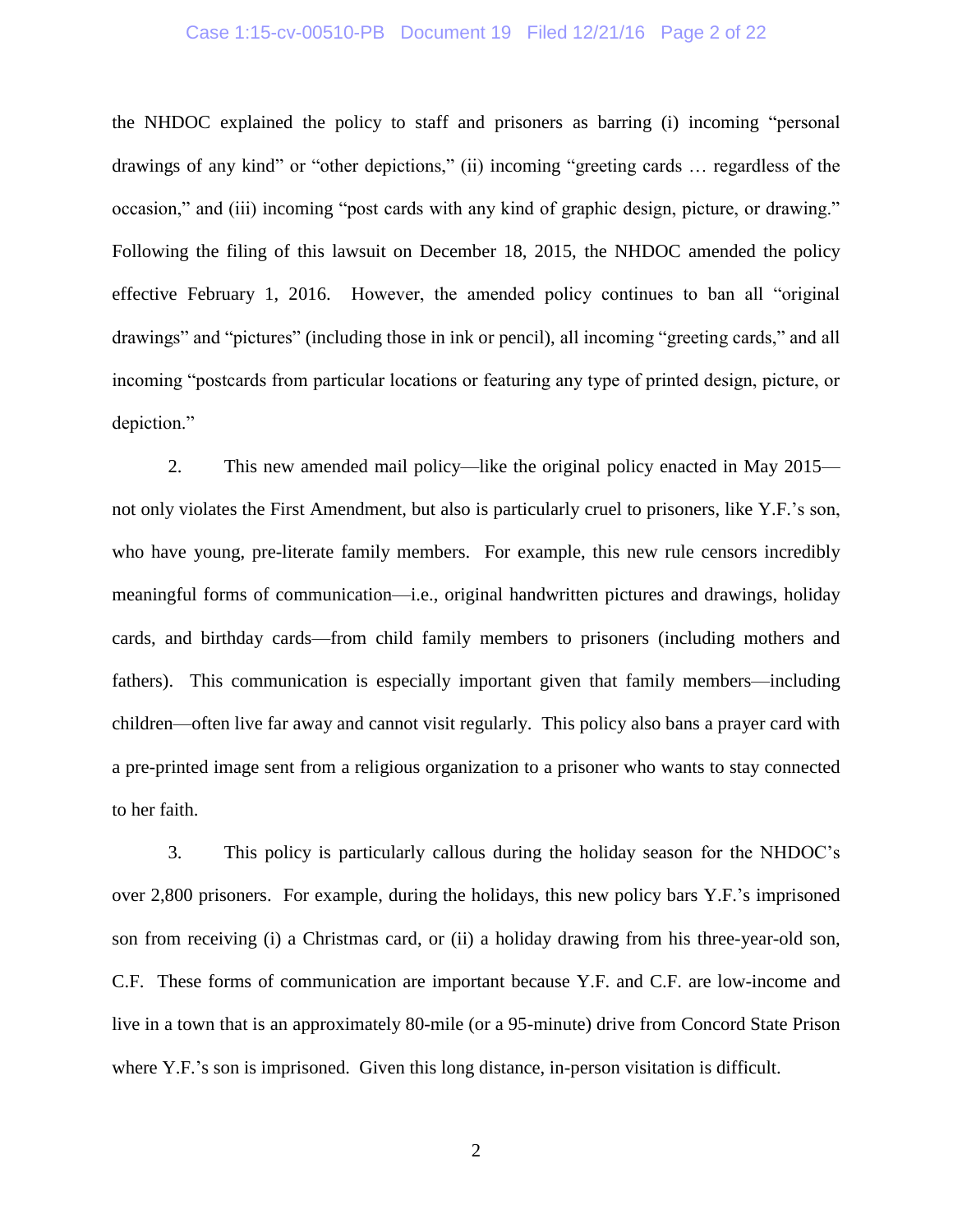# Case 1:15-cv-00510-PB Document 19 Filed 12/21/16 Page 3 of 22

4. Based on the documents received from the NHDOC pursuant to a Right-to-Know Request submitted by the American Civil Liberties Union of New Hampshire ("ACLU-NH"), there is no need for this policy. In the NHDOC's own documents, there is not a single incident documented where drugs were smuggled into the state's prisons using handwritten drawings or pictures on regular, non-cardstock paper since 2010. In addition, this mail policy is among the most restrictive in the United States. Plaintiffs' counsel has been unable to identify a similar state prison mail policy in the country banning *all* original handwritten drawings and pictures, *all* greeting cards, and *all* pre-printed postcards. This is for good reason: such a policy is overbroad and bans vital and innocent forms of communication.

5. Accordingly, the NHDOC's new mail policy is unconstitutional and must be enjoined. As the United States Supreme Court has recognized: "Communication … is not accomplished by the act of writing words on paper. Rather, it is effected only when the letter is read by the addressee. Both parties to the correspondence have an interest in securing that result, and censorship of the communication between them necessarily impinges on the interest of each …." *Procunier v. Martinez*, 416 U.S. 396, 408-409 (1974).

#### **THE PARTIES**

#### **I. Plaintiffs Y.F. and C.F.**

6. This case is brought by Plaintiffs Y.F. individually and Y.F. as next of friend of three-year-old minor child C.F. Y.F., her husband, and C.F. reside in New Hampshire. Y.F.'s son is currently incarcerated at Concord State Prison for Men. Y.F.'s son is the father of C.F. Y.F. is currently the legal guardian for C.F.

7. The incoming mail policy at issue in this lawsuit interferes with C.F.'s ability to communicate with his father at Concord State Prison, as C.F. is barred from mailing any original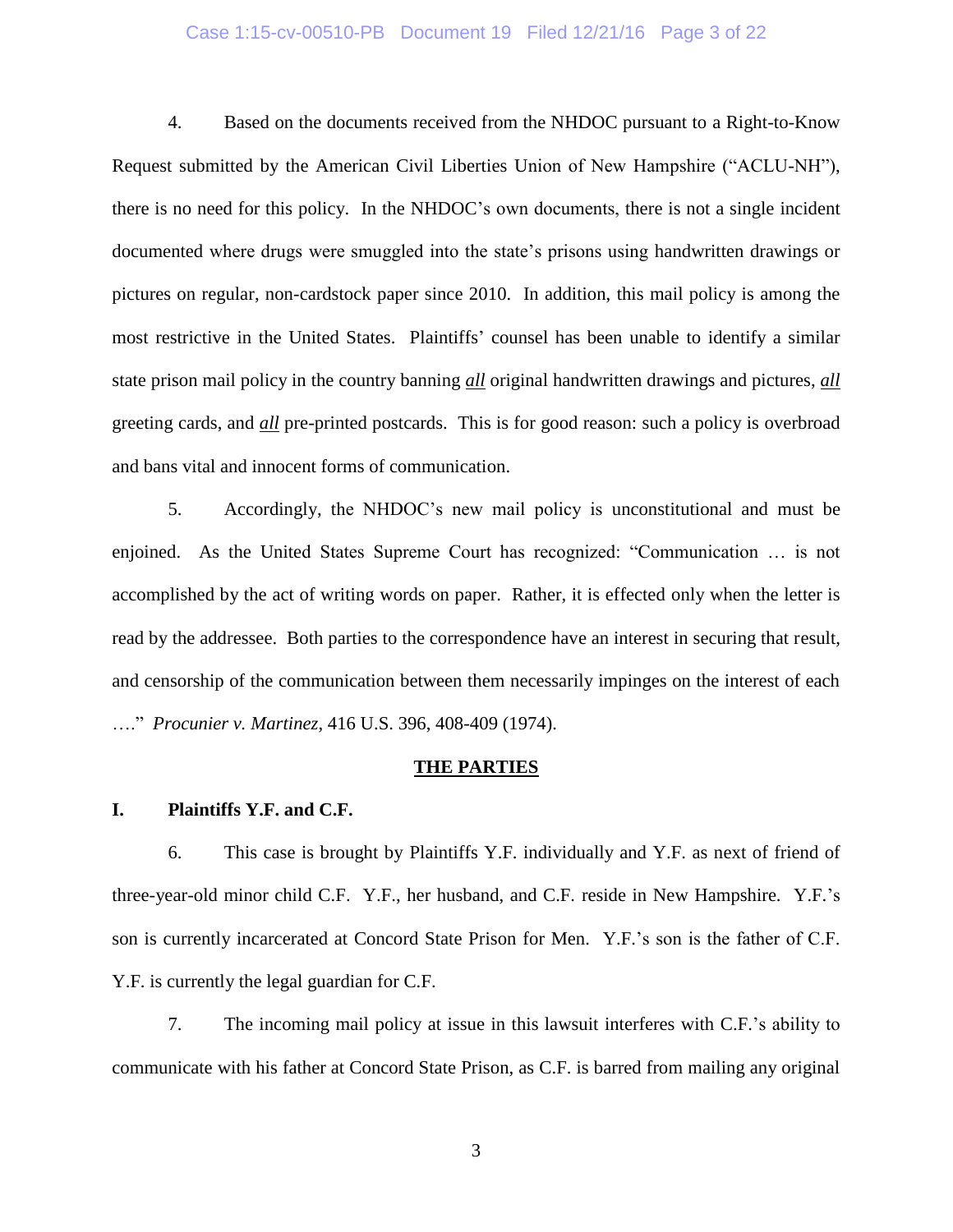#### Case 1:15-cv-00510-PB Document 19 Filed 12/21/16 Page 4 of 22

handmade drawings or pictures to his father. Y.F. is also banned from sending her son a preprinted Christmas card during the holidays.

8. In fact, Y.F. and C.F. have felt the brunt of this new mail policy directly. In late 2015, Y.F. attempted to mail (i) a Thanksgiving card containing the text "I [LOVE] U DADDY" handwritten by C.F., and (ii) two drawings (which were folded inside the card) that C.F. made for his father. C.F.'s two drawings were on coloring paper that Y.F.'s imprisoned son obtained from the prison's Family Connections Center ("FCC") and sent to C.F. with the hope that C.F. would then draw on them and mail them back so that Y.F.'s son could maintain a relationship with C.F. (on one paper, Y.F.'s son wrote to C.F. "Happy Halloween [C.F.]").

9. However, the prison rejected C.F.'s two drawings and the greeting card under the new policy. Copies of the rejected Thanksgiving card and drawings, with a redaction of C.F.'s first name, are attached as *Exhibit A*.

10. Given the mail policy and the rejection of these items, Y.F. will not send greeting cards and drawings in the future.

### **II. Plaintiffs A.R. and X.G.**

11. This case is also brought by Plaintiffs A.R. individually and A.R. as next of friend of her twelve-year-old minor biological son X.G. A.R. and X.G. reside in New Hampshire. A.R's fiancé—and X.G.'s future step-father—is currently incarcerated at Concord State Prison for Men. As X.G.'s biological mother, A.R. is the legal guardian for X.G.

12. The incoming mail policy at issue in this lawsuit interferes with X.G.'s ability to communicate with his mother's fiancé at Concord State Prison, as X.G. is barred from mailing any original handmade drawings or pictures to his future step-father. A.R. is also barred from sending her inmate fiancé original drawings or pictures, as well as greeting cards.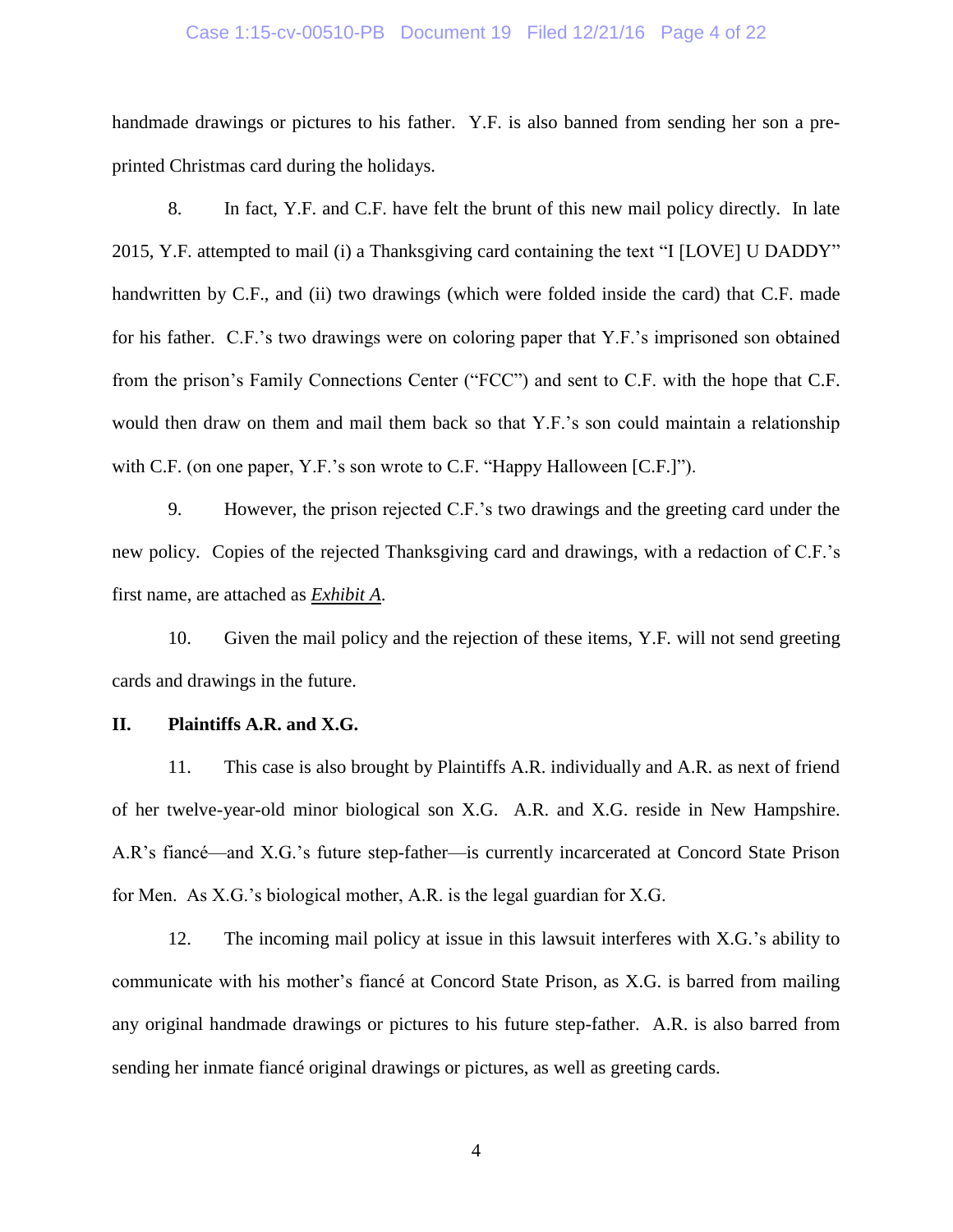#### Case 1:15-cv-00510-PB Document 19 Filed 12/21/16 Page 5 of 22

13. A.R. and X.G. have experienced this new mail policy directly. In September 2016, A.R. attempted to mail an original drawing authored by X.G. to her inmate fiancé. However, this drawing was rejected by the NHDOC on the ground that it was an "[u]nauthorized greeting card/drawing or sticker." A copy of the drawing and rejection slip sent to A.R., with redactions, are attached as *Exhibit F*. This rejection slip did not explain to A.R. whether or not she had a right to appeal this rejection decision.

14. Similarly, in early December 2016, A.R. attempted to mail another original drawing authored by X.G. to her inmate fiancé. This picture was a simple line drawing done in pencil. It contained no shading, marker, crayon, or adhesives that may bear any nexus to the smuggling of Suboxone. However, this drawing was similarly rejected by the NHDOC. A copy of the drawing, with a redaction, is attached as *Exhibit G*.

15. These communications between X.G. and his future step-father are—and have been—incredibly important to X.G. X.G. has learning disabilities which have rendered him unable to fully express his thoughts through written language. While he is working on his language skills, he finds that pictures are a powerful way to express his ideas and emotions. In short, drawing is one of his outlets.

16. In addition, through visits, X.G. and his future inmate step-father have formed a strong bond. Because of these interactions, X.G.'s behavior and performance in school have improved.

17. Moreover, X.G. and his future inmate step-father are generally only able to meet in-person approximately two to three times per month. This is, in part, due to the fact that X.G.'s mother, A.R. is poor, which restricts her ability to travel due to the expense of doing so. Because these visits with X.G. are relatively infrequent, mailing and drawings have become a key way for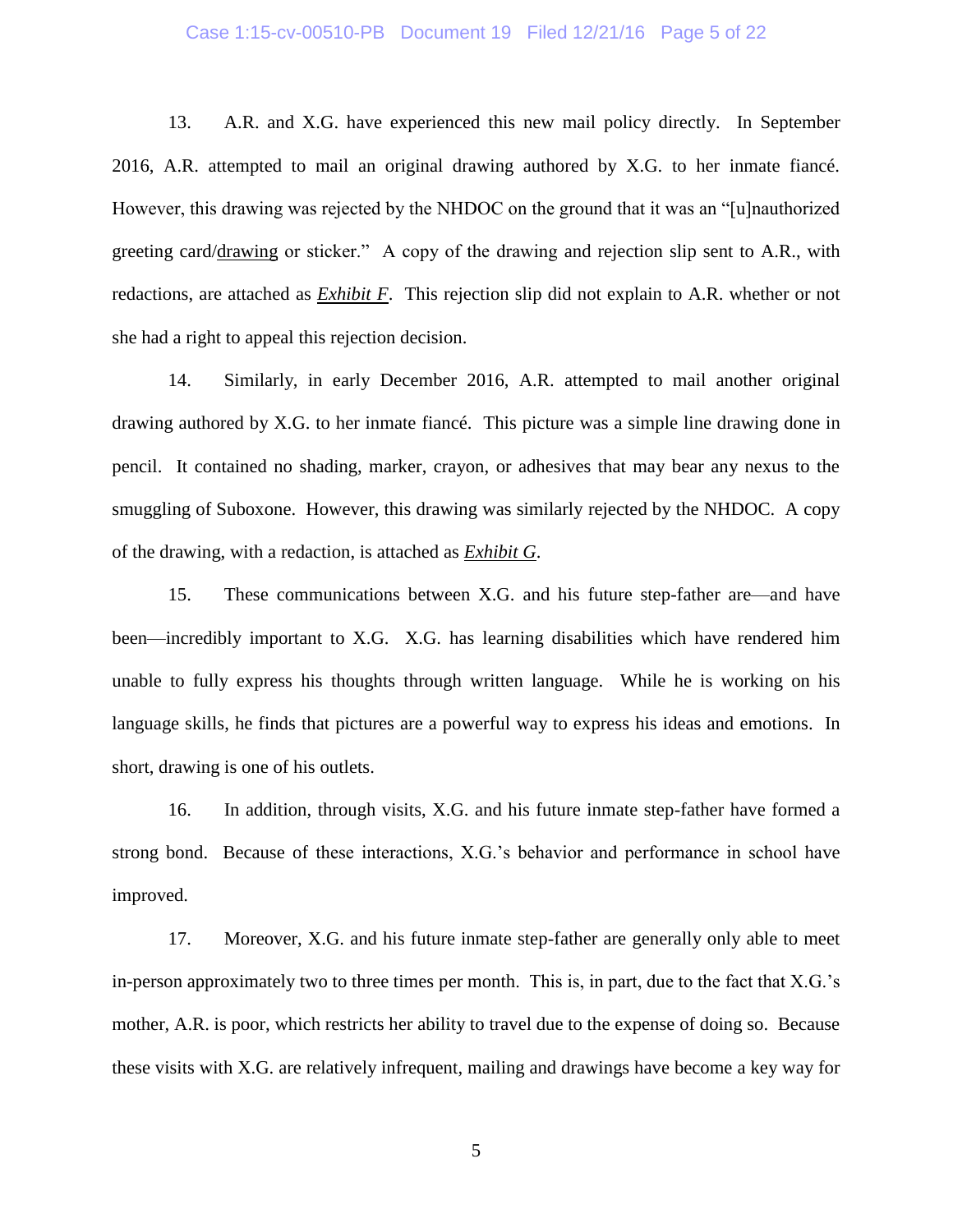# Case 1:15-cv-00510-PB Document 19 Filed 12/21/16 Page 6 of 22

X.G. to meaningfully communicate with his future step-father in between visits. However, the prison mail policy restricts these important communications and, in doing so, hinders the development of this important relationship.

18. A.R. has also attempted to send mail with her own original drawings to her inmate fiancé. Most recently, in September 2016, A.R. wrote a letter in ink to her fiancé that also contained simple line drawings. It contained no shading, marker, crayon, or adhesives that may bear any nexus to the smuggling of Suboxone. However, this letter containing the drawing was rejected by the NHDOC on the ground that it was an "[u]nauthorized greeting card/drawing or sticker." A copy of the letter with the drawing and rejection slip sent to A.R., with redactions, are attached as *Exhibit H*. Again, this rejection slip did not explain to A.R. whether or not she had a right to appeal this rejection decision.

19. A.R. and her son, X.G., wish to continue mailing original drawings and pictures that violate the current policy.

20. In addition, A.R. has noticed that, since the policy went into effect, the NHDOC has allowed some drawings that would otherwise be prohibited under the policy. The NHDOC's selective enforcement of the policy highlights its arbitrariness and overbreadth. If some drawings are being arbitrarily allowed even though they violate the policy's plain terms, this only demonstrates that the policy, as written, is overbroad and unnecessary.

### **III. The Defendant**

21. Defendant William L. Wrenn is the Commissioner of the New Hampshire Department of Corrections. He is in charge of administering the New Hampshire Department of Corrections. Specifically, he is the policy maker for the New Hampshire Department of Corrections with respect to its mail policy. His office is located at 105 Pleasant Street, Concord,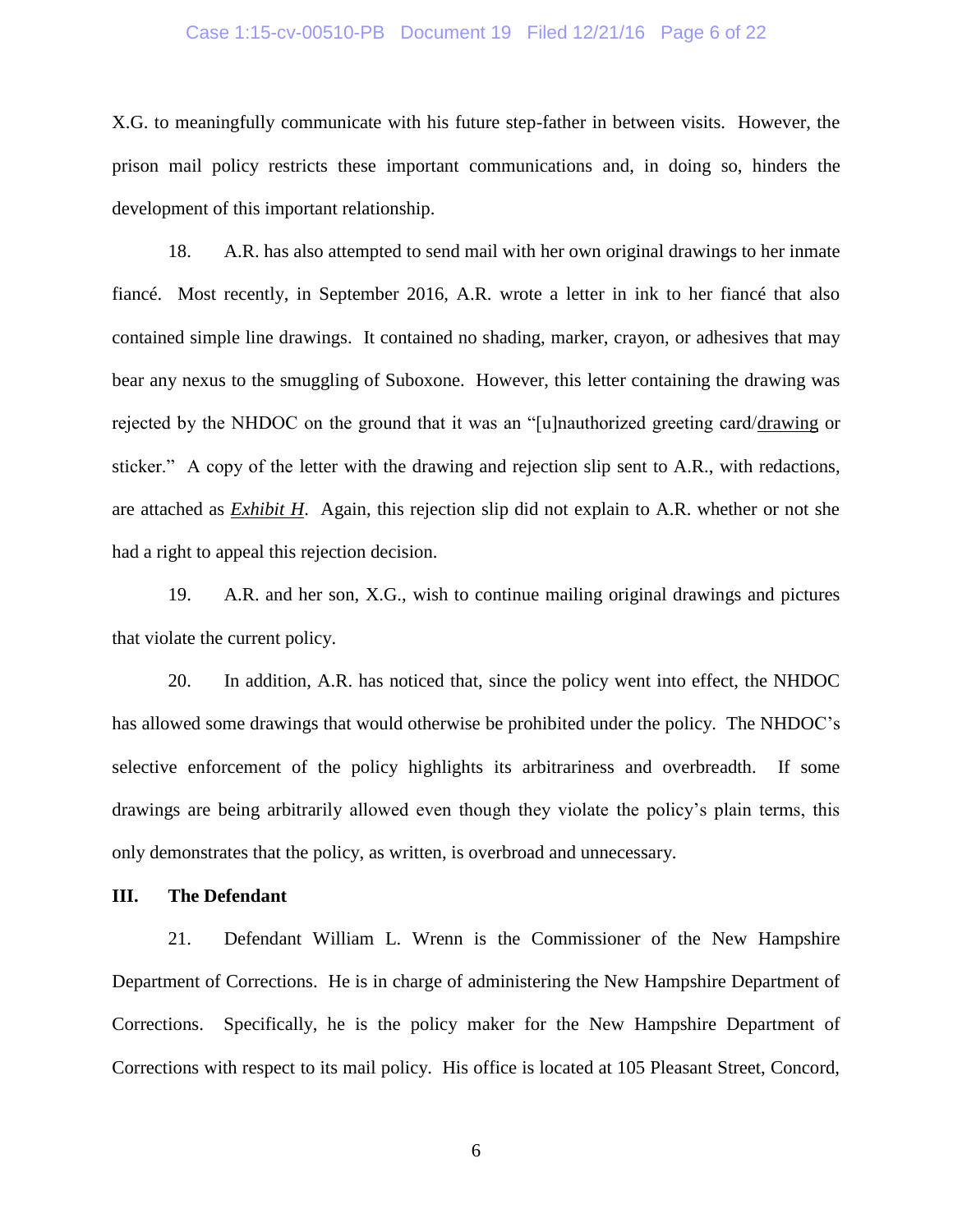NH 03302. Commissioner Wrenn, personally and through the conduct of his agents, servants, and employees, acted under color of state law at all times relevant to this action. Commissioner Wrenn is being sued in his individual capacity for damages, and in his official capacity for injunctive and declaratory relief.

### **JURISDICTION AND VENUE**

22. This action arises under the First and Fourteenth Amendments to the U.S. Constitution and 42 U.S.C. § 1983. This Court therefore has subject matter jurisdiction under 28 U.S.C. § 1331.

23. Declaratory relief is authorized by 28 U.S.C. § 2201 and 28 U.S.C. § 2202.

24. Venue in the District of New Hampshire is based on 28 U.S.C. § 1391(b).

#### **FACTS**

#### **I. The New Prison Mail Policy Violates The First Amendment**

25. Effective May 1, 2015, the New Hampshire Department of Correction's imposed a new incoming mail policy that is memorialized in Policy, Procedure, and Directive ("PPD") 5.26(IV)(B). This incoming mail policy barred "any drawings … or other depictions" (including those in ink or pencil), as well as all "greeting cards" and "postcards from particular locations or featuring any type of printed design, picture, or depiction." *See* Mar. 27, 2015 Memo. (attached as *Exhibit B*).

26. As explained in a March 10, 2015 Executive Staff Meeting, the Defendant Commissioner "announced that there will be an amendment to the Inmate Mail policy that will prohibit the use of cards (or anything with a thick stock) coming into the prison because it is a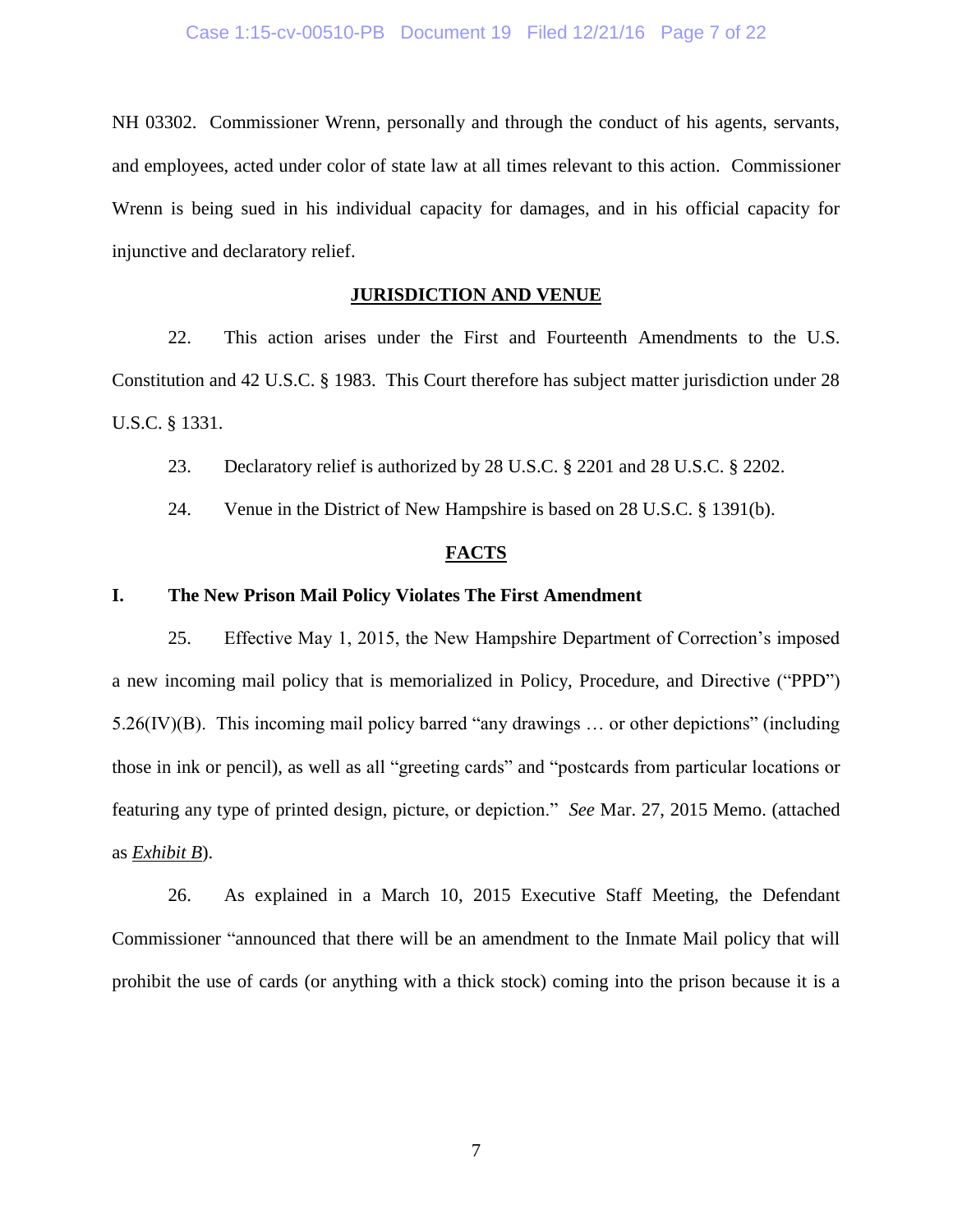#### Case 1:15-cv-00510-PB Document 19 Filed 12/21/16 Page 8 of 22

major transmission source of Suboxone.<sup>1</sup> We also will no longer allow drawings or anything with crayon or markers because this can also be source of Suboxone." *See* NHDOC Mar. 10, 2015 Executive Staff Meeting Minutes, Page 2 (ACLU98) (attached as *Exhibit D*); *see also* NHDOC Press Release (Apr. 30, 2015) (noting that policy is "due to the rise in drug-related contraband (in particular, Suboxone strips) entering the prison that can be hidden in these cards and drawings"), *available at* [http://www.nh.gov/nhdoc/news/2015/043015.htm;](http://www.nh.gov/nhdoc/news/2015/043015.htm) Jeremy Blackman, "Prison Tightens Mail Policy In Effort To Curb Drug Influx," *Concord Monitor* (Apr. 13, 2015), *available at* [http://www.concordmonitor.com/home/16462117-95/prison-tightens](http://www.concordmonitor.com/home/16462117-95/prison-tightens-mail-policy-in-effort-to-curb-drug-influx)[mail-policy-in-effort-to-curb-drug-influx.](http://www.concordmonitor.com/home/16462117-95/prison-tightens-mail-policy-in-effort-to-curb-drug-influx)

27. Following the filing of this lawsuit on December 18, 2015, the NHDOC amended the policy effective February 1, 2016. *See* Feb. 1, 2016 Operative Mail Policy, PPD 5.26 (attached as *Exhibit E*). However, the amended policy continues to ban all "original drawings" and "pictures" (including those in ink or pencil), all incoming "greeting cards," and all incoming "postcards from particular locations or featuring any type of printed design, picture, or depiction." With respect to drawings and pictures, the new February 1, 2016 policy adds: "Inmates may, however, receive photocopies of drawings, pictures, paintings in which the original contained crayon, markers, stickers, lipstick, glitter or chalk." *Id.* This photocopy language did not exist in the original May 1, 2015 mail policy.

28. This February 1, 2016 policy, and the NHDOC's practice of enforcing it, unconstitutionally burden Plaintiffs' First Amendment rights, the First Amendment rights of others who send mail to prisoners at New Hampshire state prisons, and the First Amendment rights of prisoners at New Hampshire State prisons.

 $\overline{a}$ 

<sup>&</sup>lt;sup>1</sup> Suboxone is a brand-name prescription drug that contains both buprenorphine and naloxone. Buprenorphine is an opiate, and naloxone reverses the effects of narcotics. Suboxone is commonly used to treat opiate addictions. *See* [http://www.drugs.com/suboxone.html.](http://www.drugs.com/suboxone.html)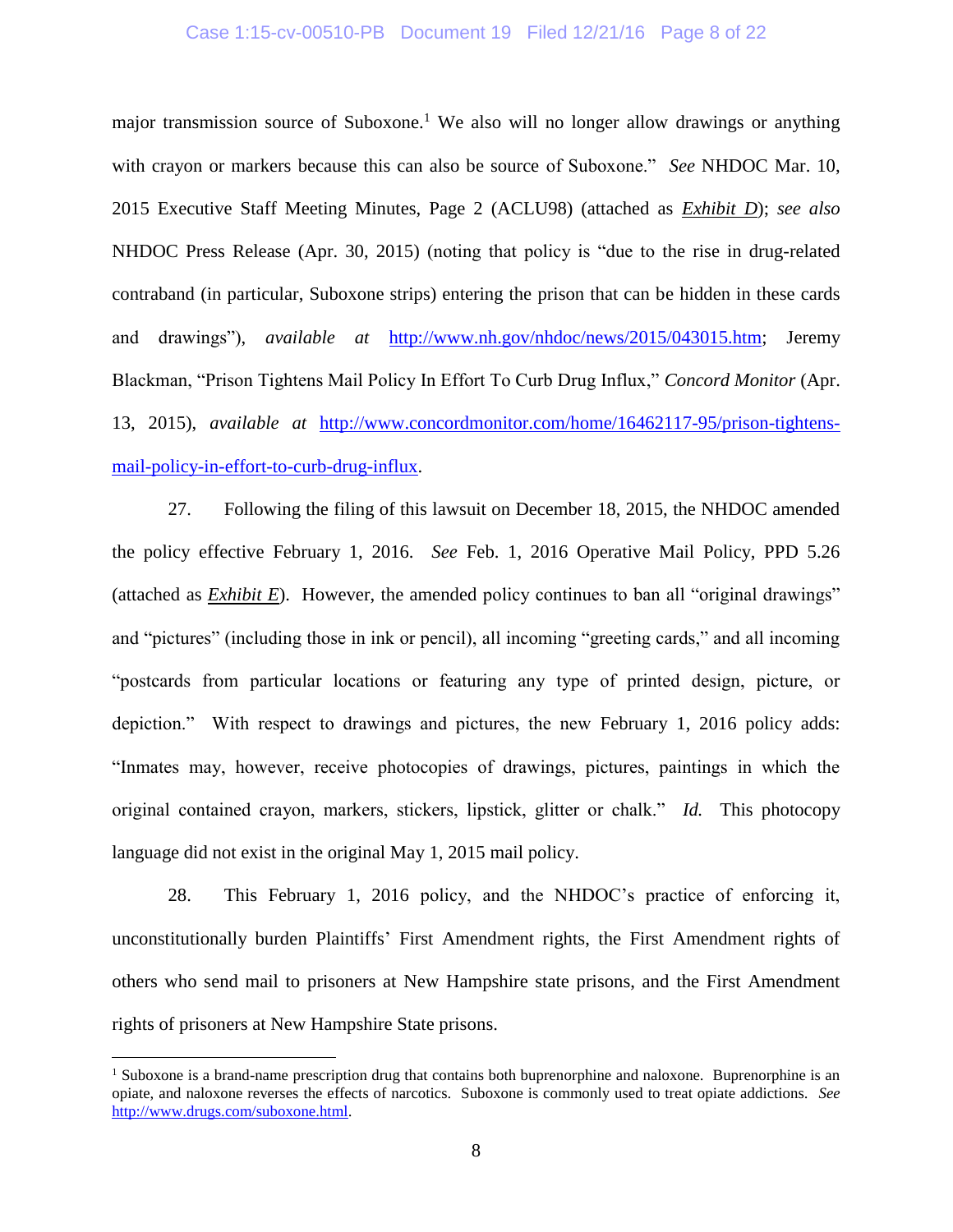### **A. The Blanket Ban on** *All* **Original Handwritten Drawings or Pictures**

29. This new incoming mail policy barring all "original drawings" and "pictures" (including those in ink or pencil) is unconstitutional. *See Barrett v. Premo*, No. 6:11-CV-06358- HZ, 2015 U.S. Dist. LEXIS 41229, at \*22-23 (D. Or. Mar. 30, 2015) ("Even assuming arguendo that the policy [prohibiting drawings from the front of envelopes] is applied in a neutral manner, with no restrictions based on content, [the Department of Corrections] fails to show that the policy is rationally related to the objectives of promoting efficiency and enhancing security."). In a March 28, 2015 memorandum, the NHDOC explained the policy to staff and prisoners as barring incoming "personal drawings of any kind" or "other depictions," which includes those in pencil or ink. *See* Mar. 28, 2015 Memo. (attached as *Exhibit C*). With respect to original drawings and pictures, this restriction is still in place under the NHDOC's new February 1, 2016 mail policy.

30. As explained above, the new policy was put in place to prevent drugs like Suboxone from being smuggled into the State's prisons through the mail. While the NHDOC unquestionably has an interest in maintaining a secure prison environment, this blanket ban of all original handwritten pictures and drawings is unconstitutional given the real and tangible burdens it imposes on the ability of prisoners to receive innocent and protected forms of communication from family members—particularly, from pre-literate children.

31. *First*, in the documents received from the NHDOC pursuant to a Right-to-Know Request submitted by the ACLU-NH, the NHDOC has not identified a single instance of any drug being smuggled through handwritten drawings or pictures on regular, non-cardstock paper since 2010. *See* May 8, 2015 ACLU-NH Right-to-Know Request and Documents Produced (attached as *Exhibit D*).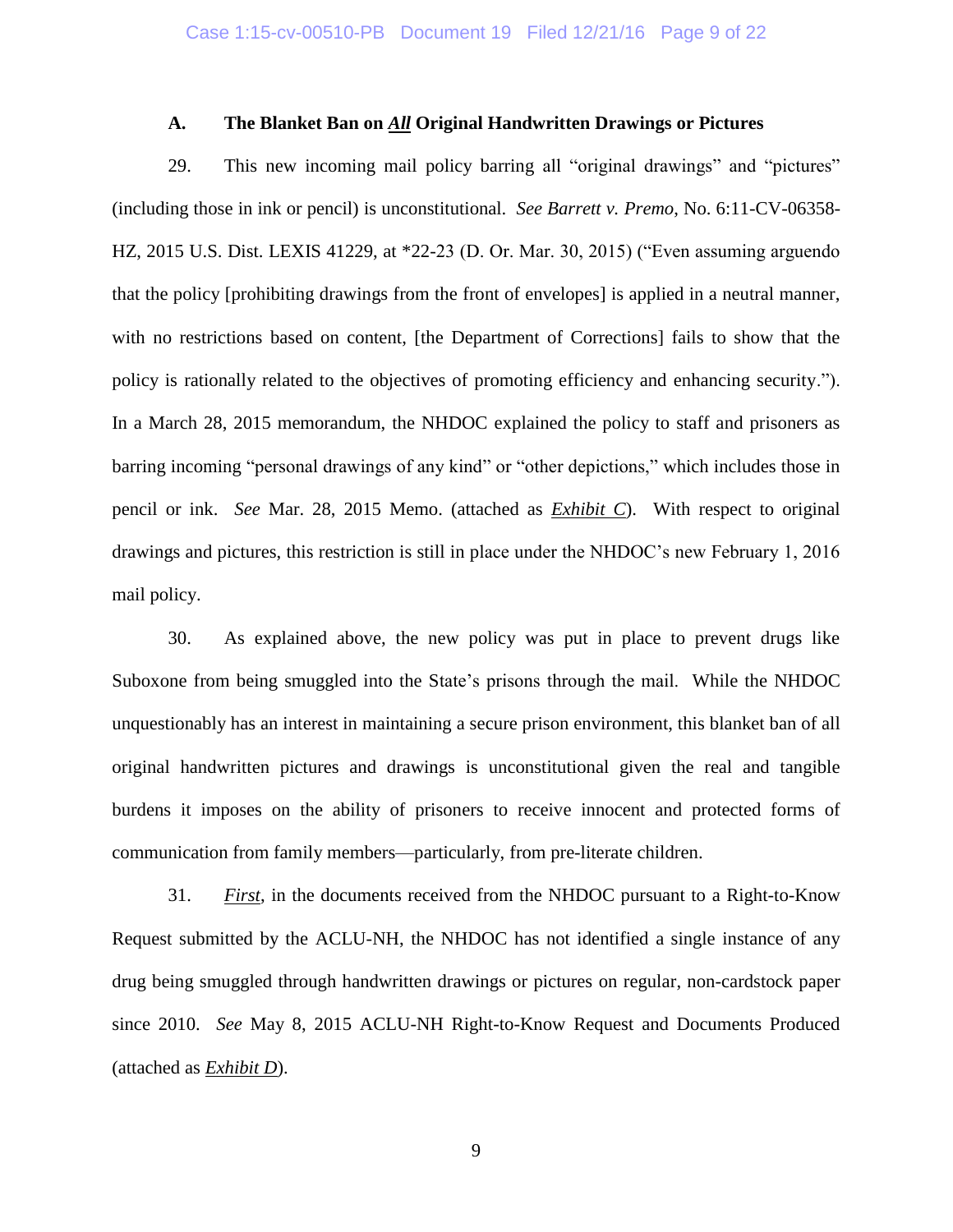### Case 1:15-cv-00510-PB Document 19 Filed 12/21/16 Page 10 of 22

32. *Second*, there are ample alternatives to this onerous regulation. Inmate safety could be reasonably achieved by simply inspecting pieces of mail that contain handwritten drawings or pictures to determine whether they include contraband.<sup>2</sup> Of course, all mail is already rigorously inspected by prison security. While imposing a blanket ban on all handwritten drawings and pictures may be more convenient for prison staff, such a minor benefit is an insufficient justification for such a serious infringement on significant First Amendment rights. *See Prison Legal News v. Columbia Cnty*., No. 3:12-cv-00071-SI, 2013 U.S. Dist. LEXIS 58669, at \*35-37 (D. Or. Apr. 24, 2013) (rejecting a postcard-only policy, noting that "[w]hen the postcard-only policy is compared to a policy of opening envelopes and inspecting their contents, the rational relationship between the postcard-only policy and enhancing security dissolves").<sup>3</sup>

33. *Third*, as explained in more detail in Section III *infra*, for children who are too young to write, handwritten pictures and drawings are one of the only ways they can interact with imprisoned family members. Put another way, there may be no alternative ways for many young children to communicate with imprisoned family members other than through pictures and drawings.

34. *Finally*, the new policy's allowance for "photocopies of drawings [and] pictures" does not cure the mail policy's constitutional defects and, in fact, only further demonstrates that lesser restrictive means are available to address the NHDOC's security interests. This photocopying requirement places a significant burden on low income family members who wish

 $\overline{a}$ 

<sup>&</sup>lt;sup>2</sup> To the extent that drugs have been uncovered in the past through inspections of handwritten pictures and drawings—which appears to have occurred infrequently (if at all)—this only confirms the feasibility of this more narrowly tailored approach.

<sup>&</sup>lt;sup>3</sup> It appears that the NHDOC only consulted other state prisons inquiring whether they have similar policies after the NHDOC formally announced its new mail policy on April 30, 2015. *See* NHDOC Documents (ACLU107-34) (attached as *Exhibit D*). Of those states that responded to the NHDOC's inquiry, none had a similar policy banning all drawings, all greeting cards, and all postcards containing pre-printed images.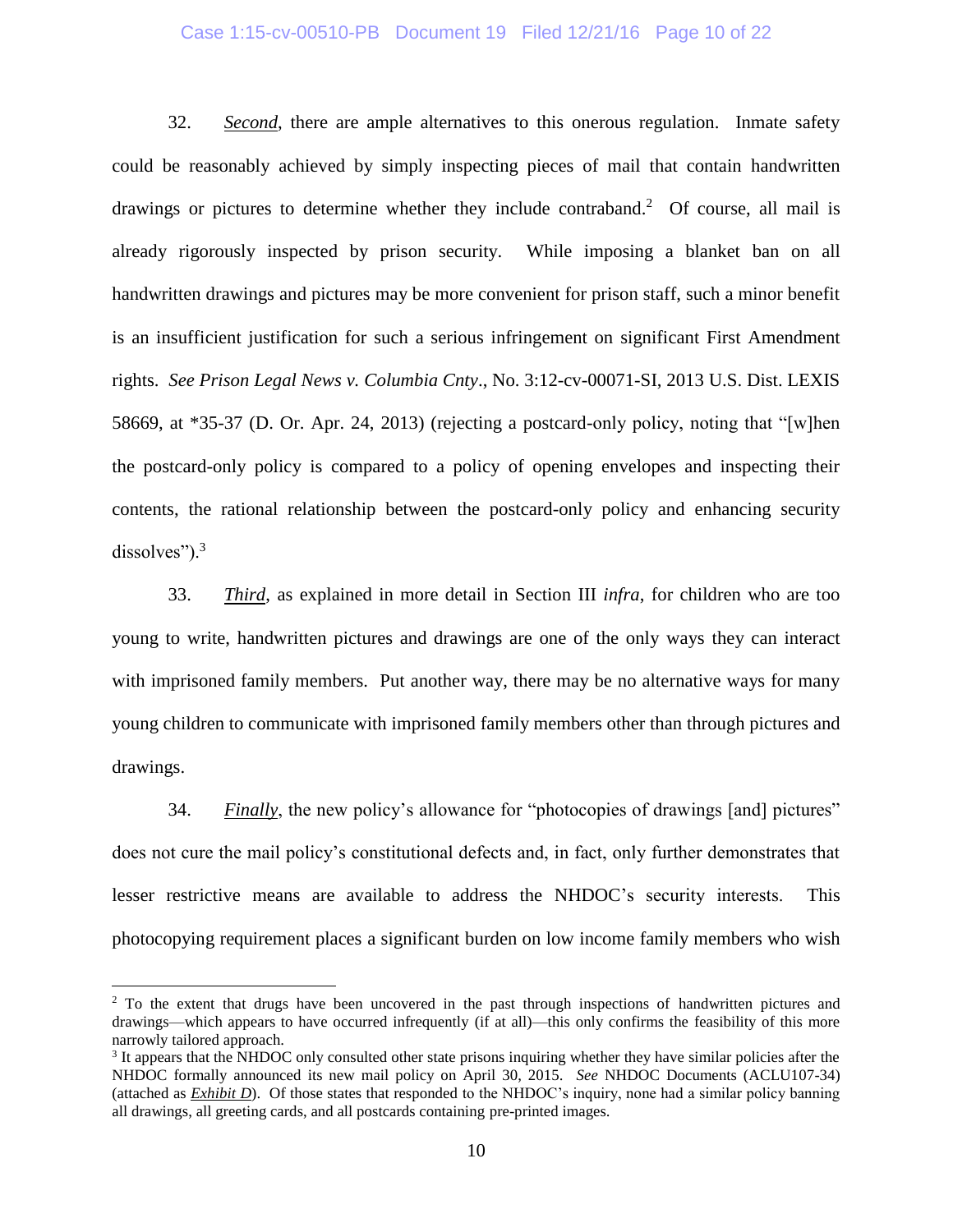#### Case 1:15-cv-00510-PB Document 19 Filed 12/21/16 Page 11 of 22

to send pictures and drawings to prisoners—a burden which will chill innocent and valuable speech. Indeed, prisoners and their families are disproportionately poor. Plaintiffs Y.F. and A.R. fall within this category.

35. The median pre-incarceration income of a person in prison is approximately \$19,000, and it is likely safe to assume that the income of a prisoner's family falls within a similar range. *See* Bernadette Rabuy and Daniel Kopf, "Prisons of Poverty: Uncovering the Preincarceration Incomes of the Imprisoned," Prison Policy Initiative (July 9, 2015), [http://www.prisonpolicy.org/reports/income.html.](http://www.prisonpolicy.org/reports/income.html)

36. Also, approximately 40% of people who make less than \$25,000 a year do not even have a computer at home. *See* U.S. Census Bureau American Community Survey, Computer and Internet Use in the United States: 2013, Table 1, *available at* [http://www.prisonpolicy.org/blog/2015/03/17/internet\\_demographics/.](http://www.prisonpolicy.org/blog/2015/03/17/internet_demographics/)

37. Accordingly, it should go without saying that many poor people with imprisoned family members do not possess a photocopier or computer scanner in their homes, and cannot even afford expensive toner or ink cartridges. And, given that New Hampshire is a rural state, there is obviously not a photocopy store around every corner. In the face of these hurdles, a poor family of a prisoner will, in practice, simply not send pictures and drawings to their imprisoned family member.

38. Even under this photocopy provision, the NHDOC must also still inspect prison mail piece by piece to determine if a drawing or picture is original (and therefore banned) or a photocopy (and therefore acceptable). This only proves that the NHDOC could, rather than blanketly banning original drawings and pictures, just as easily inspect each individual piece of mail—including mail with drawings or pictures—to determine whether it contains an indicia of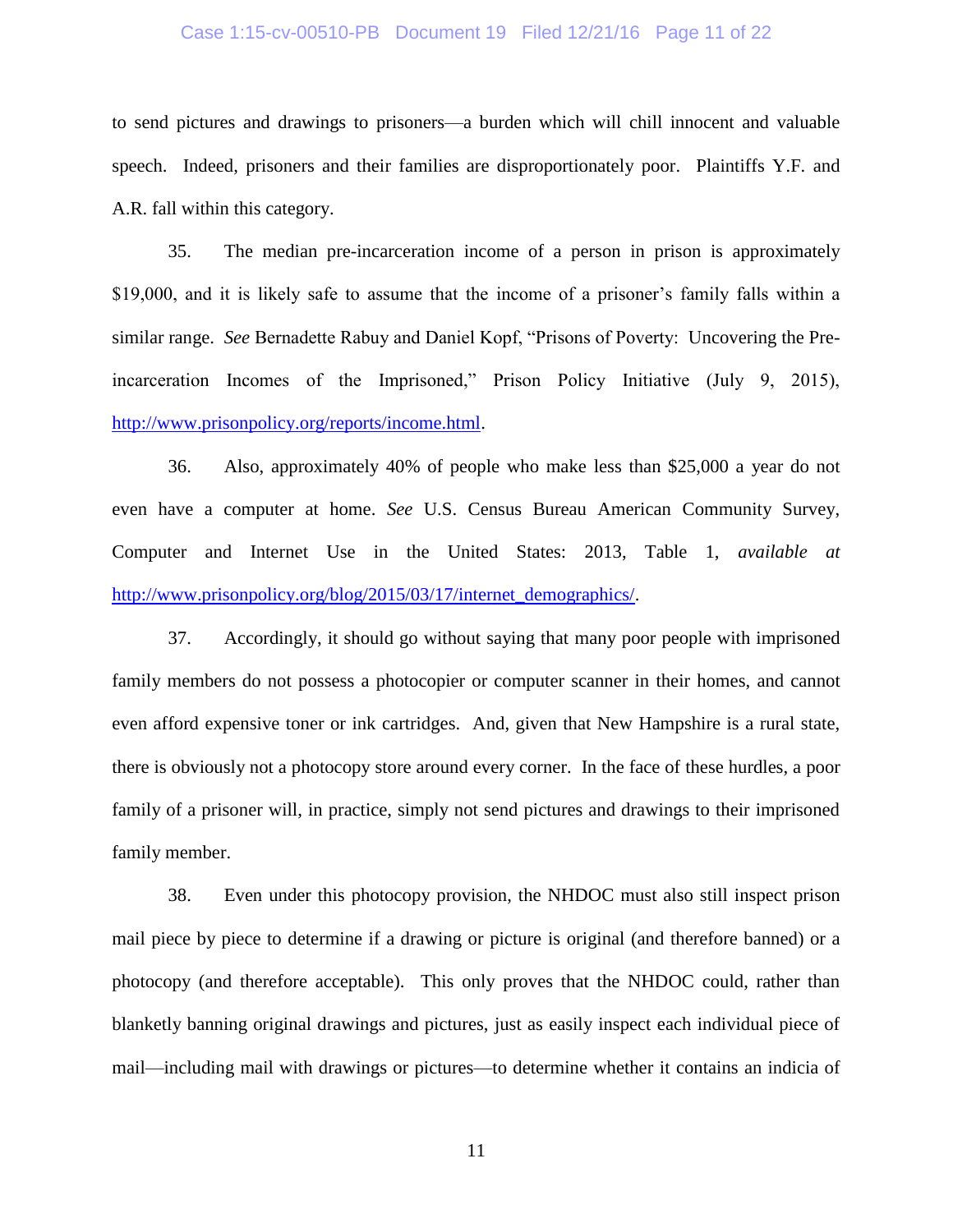contraband.

39. Moreover, there is no alternative to an original drawing or picture from a child. As any parent knows, these original documents, with their texture and both tangible and intangible qualities, contain obvious power and sense of connection. The meaning behind a drawing and picture from a child is lost when it is photocopied and non-original. By prohibiting all original drawings and pictures, the new mail policy bars entirely this form of original communication.

## **B. The Blanket Ban on** *All* **Greeting Cards and** *All* **Postcards From Particular Locations or Featuring Any Printed Design, Picture, or Depiction**

40. The new mail policy also bars all incoming "greeting cards," and all incoming "postcards from particular locations or featuring any type of printed design, picture, or depiction." *See* Feb. 1, 2016 Operative Mail Policy, PPD 5.26 (attached as *Exhibit E*); *see also* Mar. 28, 2015 Memo. (attached as *Exhibit C*). These provisions are also unconstitutional.

41. *First*, these provisions are overbroad, as they ban, for example, pre-printed holiday and condolence cards that have no nexus to the NHDOC's public safety concerns. This policy also goes so far as to ban prayer cards with pre-printed images sent from religious organizations to prisoners who want to receive communications about (and maintain a connection with) their faith.

42. The central concerns of the NHDOC are (i) thick cardstock with multiple layers where Suboxone can be hidden in between these layers, and (ii) cardstock where fluid, crayons, stickers, and other items are affixed in an effort to hide Suboxone.

43. However, the new mail policy goes far beyond these situations by banning, for example, (i) a basic, pre-printed holiday or birthday card *with nothing affixed* and (ii) a generic postcard containing nothing more than a pre-printed picture or a handwritten drawing. If the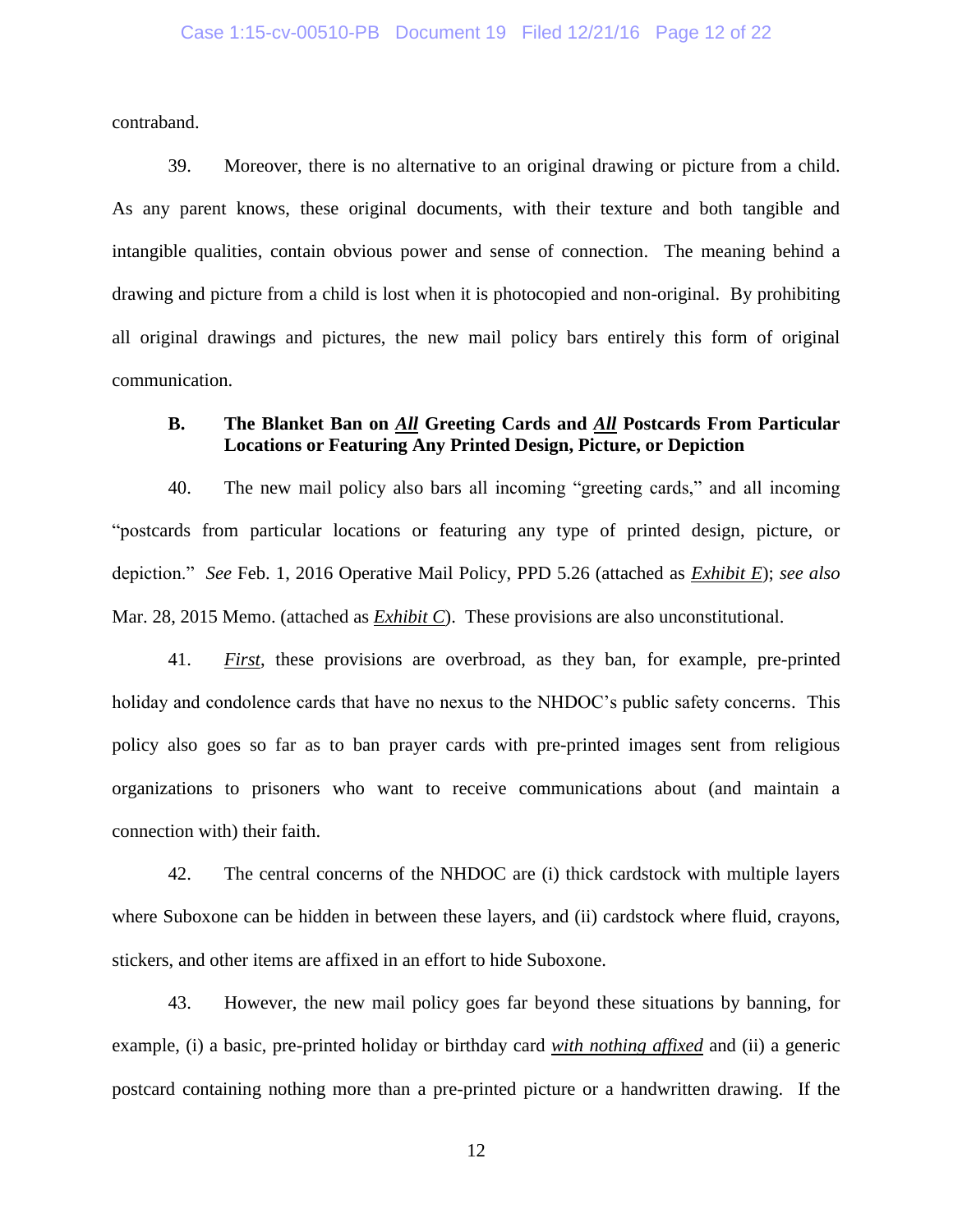#### Case 1:15-cv-00510-PB Document 19 Filed 12/21/16 Page 13 of 22

NHDOC is concerned about the usage of fluid, crayons, or other items affixed on cardstock as a means of smuggling Suboxone, it could have considered a restriction tailored to these instances. Instead, in sweeping fashion, the NHDOC banned multiple forms of valuable communication unrelated to its security interests.

44. Moreover, this rule is underinclusive, as it permits postcards with cardstock as long as it does not contain a picture "from [a] particular location<sup>[]"</sup> or a "printed design, picture, or depiction."

45. *Second*, there are ample alternatives to this restriction. Again, inmate safety can be reasonably achieved by thoroughly inspecting greetings cards and pre-printed postcards including their corners and seams—to determine whether they include contraband. The documents the NHDOC produced to the ACLU-NH indicate that it has been successful in detecting Suboxone in this fashion in the past.

46. *Third*, like the drawing ban, for children who are too young to write, pre-printed greeting cards and postcards are one of the few ways these children can interact with imprisoned family members.

47. *Finally*, this current policy's lack of reasonableness is indicated by the fact that, in late 2013, the NHDOC proposed a policy stating that "[a]ll incoming mail (except for privileged mail) to [high security] C4 and C5 inmates must be in the form of a postcard." This policy was similarly designed to address the NHDOC's concern with Suboxone and other drugs entering prison facilities through the mail. *See* Jeremy Blackman, "Prisons Move To Stamp Out Contraband By Limiting Mail Privileges For High-security Inmates," *Concord Monitor* (Dec. 10, 2013), *available at* [http://www.concordmonitor.com/news/localstate/9738664-95/prisons-move](http://www.concordmonitor.com/news/localstate/9738664-95/prisons-move-to-stamp-out-contraband-by-limiting-mail-privileges-for-high-security-inmates)[to-stamp-out-contraband-by-limiting-mail-privileges-for-high-security-inmates.](http://www.concordmonitor.com/news/localstate/9738664-95/prisons-move-to-stamp-out-contraband-by-limiting-mail-privileges-for-high-security-inmates) This policy was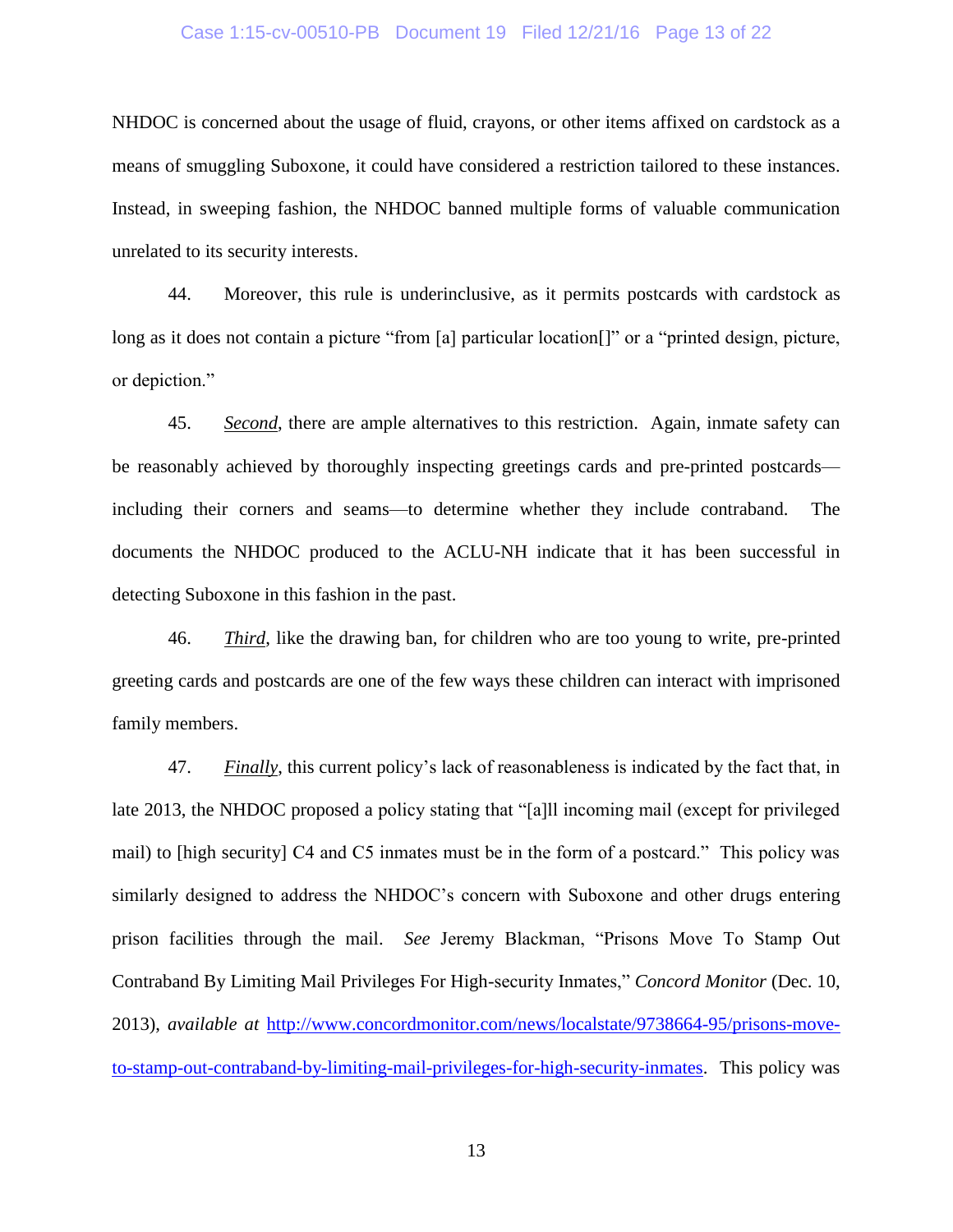# Case 1:15-cv-00510-PB Document 19 Filed 12/21/16 Page 14 of 22

later withdrawn after the ACLU-NH raised First Amendment concerns.

48. As this withdrawn policy indicates, the NHDOC had little, if any, concern about Suboxone being smuggled into prison facilities through postcards with pre-printed images or designs. Now, to address Suboxone, the NHDOC is banning the very form of communication that it previously said would be the only form of communication permitted for high-security prisoners.

### **II. The New Prison Mail Policy Violates Procedural Due Process**

49. The NHDOC's practice of enforcing this new policy also infringes upon the Fourteenth Amendment's right to procedural due process held by Plaintiffs and others who send mail to prisoners at New Hampshire state prisons.

50. Notwithstanding clearly established interpretations of the federal Due Process Clause, Defendant provided Plaintiffs no notice of his intent to censor their communications prior to his censorship, and no notice of any right to challenge or appeal these censorship decisions.

# **III. The NHDOC's New Mail Policy Will Stymie Rehabilitation And Have A Devastating Impact On Prisoners And Their Families.**

51. These new restrictions banning *all* original drawings and pictures, *all* greeting cards, and *all* postcards with pictures or designs will have a negative impact on the rehabilitative goals of confinement.

52. The ability of prisoners to maintain relationships with family and friends including preliterate children who can only communicate on paper through drawings, pictures, and pre-printed cards—is an essential component of a sound correctional confinement operation. Preserving these relationships fosters safe and secure management of the prisoner while confined, and facilitates his or her reintegration to the community upon release. *See* NHDOC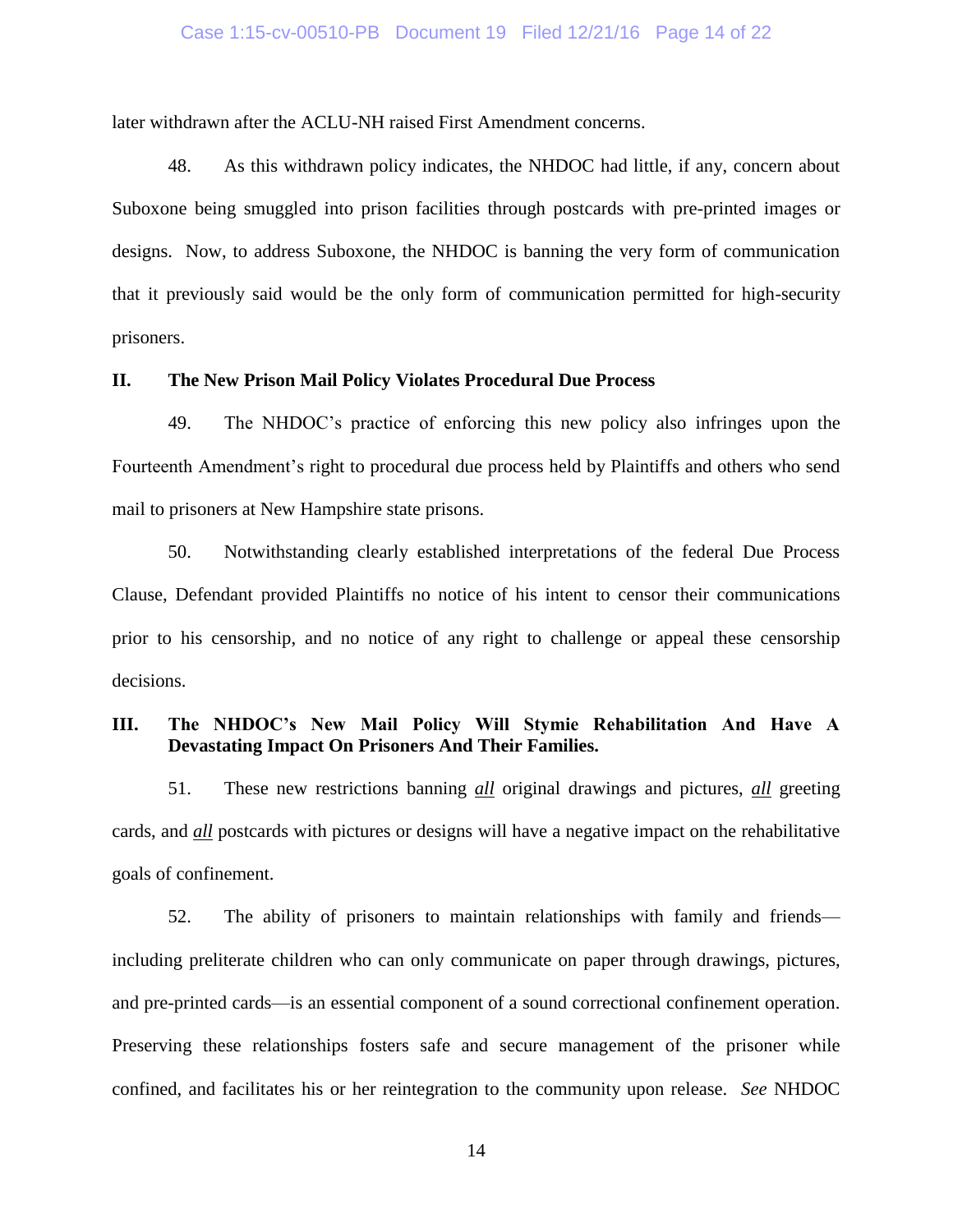#### Case 1:15-cv-00510-PB Document 19 Filed 12/21/16 Page 15 of 22

PPD 7.09(I) (explaining that visitation policy "is intended to help with fostering relationships with family ... that will improve the opportunities for inmates to successfully reintegrate into the community"), *available at* [http://www.nh.gov/nhdoc/documents/7-09.pdf.](www.nh.gov/nhdoc/documents/7-09.pdf) These interactions are especially important for prisoners who are mothers and fathers and who, by virtue of their confinement, already have limited interactions with their children.

53. For example, the new policy bans a female prisoner from receiving an original colored drawing from her 2-year-old daughter.

54. The new policy bans a prisoner from receiving a pre-printed Christmas card from his church—a form of communication which, for some incarcerated, conveys a powerful message during the holiday season.

55. The new policy bans a prisoner from receiving a pre-printed condolence card after the death of a loved one.

56. The new policy also prevents a prisoner parent from receiving an original drawing done using a pen or pencil of the child and prisoner parent holding hands—an obviously powerful image that would have tremendous meaning to an incarcerated parent and assist the parent in maintaining a familial bond.

57. A complete ban on these forms of communication will have a profound effect on prisoners who are desperate to maintain contact with family and friends while in custody, and may even reduce the likelihood of successful reentry. As criminal justice expert and Stanford Law Professor Joan Petersilia points out:

Every known study that has been able to directly examine the relationship between a prisoner's legitimate community ties and recidivism has found that feelings of being welcome at home and the strength of interpersonal ties outside prison help predict postprison adjustment.

Joan Petersilia, When Prisoners Come Home (New York, NY: Oxford University Press, 2006),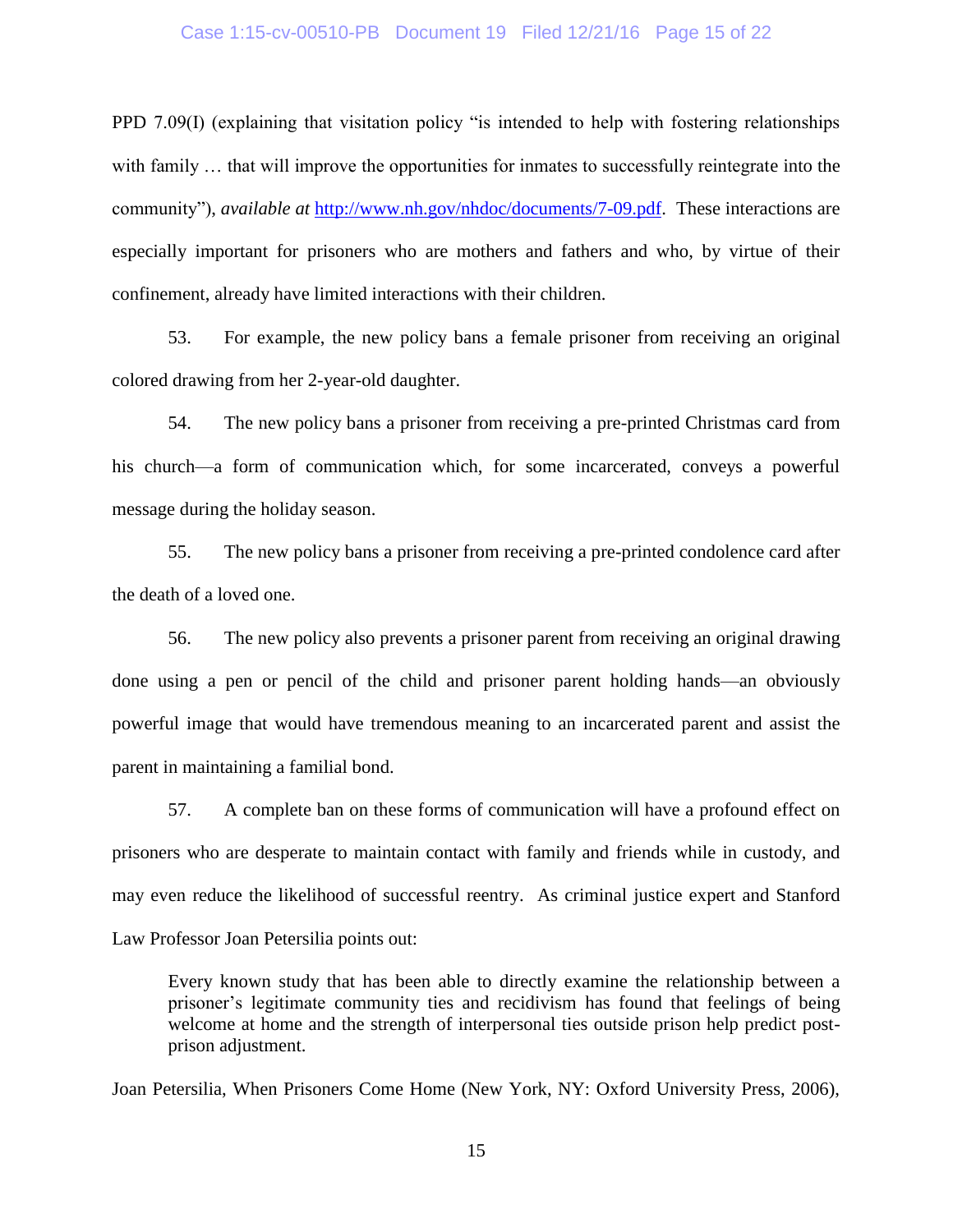245-46.

58. Indeed, demonstrating the existence of alternatives to this regulation, Plaintiffs' counsel has been unable to identify a single state prison in the United States that has a similar regulation banning *all* original handwritten drawings and pictures, *all* greeting cards, and *all* preprinted postcards. Clearly, these prisons have found ways to address their identical interest in preventing drug smuggling without banning these meaningful forms of communication.

59. Defendant's policies and actions have violated, continue to violate, and are reasonably expected to violate in the future Plaintiffs' constitutional rights to communicate with prisoners.

60. Defendant Commissioner Wrenn and other agents of the NHDOC are responsible for or personally participated in creating and implementing this unconstitutional policy, practice, and custom, and for training and supervising the mail staff members whose conduct also have injured and continue to injure Plaintiffs and others, or ratified or adopted the policies or actions described herein.

61. The ACLU-NH wrote to Defendant Commissioner Wrenn on July 14, 2015 articulating its concerns about the original mail policy enacted on May 1, 2015 and its censorship of communications received by prisoners. The ACLU-NH, Defendant Commissioner Wrenn, and the New Hampshire Attorney General's Office met in person on August 18, 2015 to discuss the mail policy and the ACLU-NH's concerns. Between that meeting and the filing of this lawsuit on December 18, 2015, Defendant Commissioner Wrenn had not changed the mail policy to correct its constitutional infirmities, thus making this lawsuit necessary.

62. On February 11, 2016, the NHDOC, through counsel, informed Plaintiffs' counsel of changes to the mail policy that were made effective February 1, 2016. *See* Feb. 1, 2016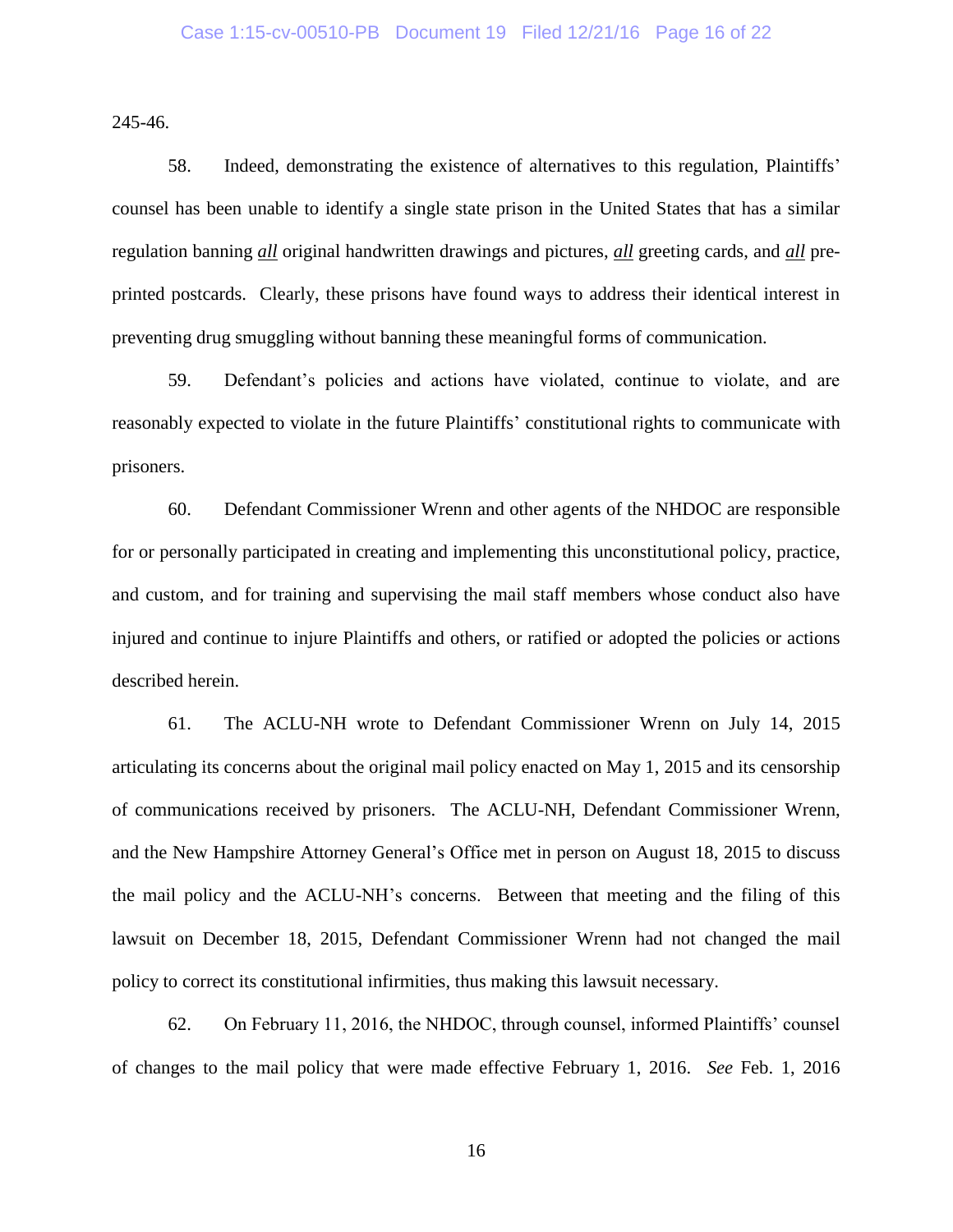Operative Mail Policy, PPD 5.26 (attached as *Exhibit E*). These changes were not made in consultation with Plaintiffs' counsel. This amended policy contains the same constitutional infirmities as the original mail policy challenged in this case, thus making the continuation of this lawsuit necessary.

## **CLAIMS FOR RELIEF**

## **Count I (Violation of the First Amendment's Free Speech Protections, as enforced by 42 U.S.C. § 1983)**

63. Plaintiffs reallege and incorporate by reference the allegations contained in the preceding paragraphs.

64. 42 U.S.C. § 1983 provides that "[e]very person who, under color of any statute, ordinance, regulation, custom, or usage, of any State or Territory or the District of Columbia, subjects, or causes to be subjected, any citizen of the United States or other person within the jurisdiction thereof to the deprivation of any rights, privileges, or immunities secured by the Constitution and laws, shall be liable to the party injured in an action at law, suit in equity, or other proper proceeding for redress."

65. The First Amendment to the United States Constitution, as applicable to the States through the Fourteenth Amendment, prohibits the making of any law that "abridg[es] the freedom of speech."

66. As described above, the NHDOC's new mail policy memorialized in PPD  $5.26$ (IV)(B)(2)-(3) and made effective on February 1, 2016 unconstitutionally infringes (or imminently threatens to infringe) upon the free speech rights under the First Amendment held by Plaintiffs, others who have attempted to or intend to communicate messages banned under the new policy, and prisoners confined in New Hampshire's state prisons.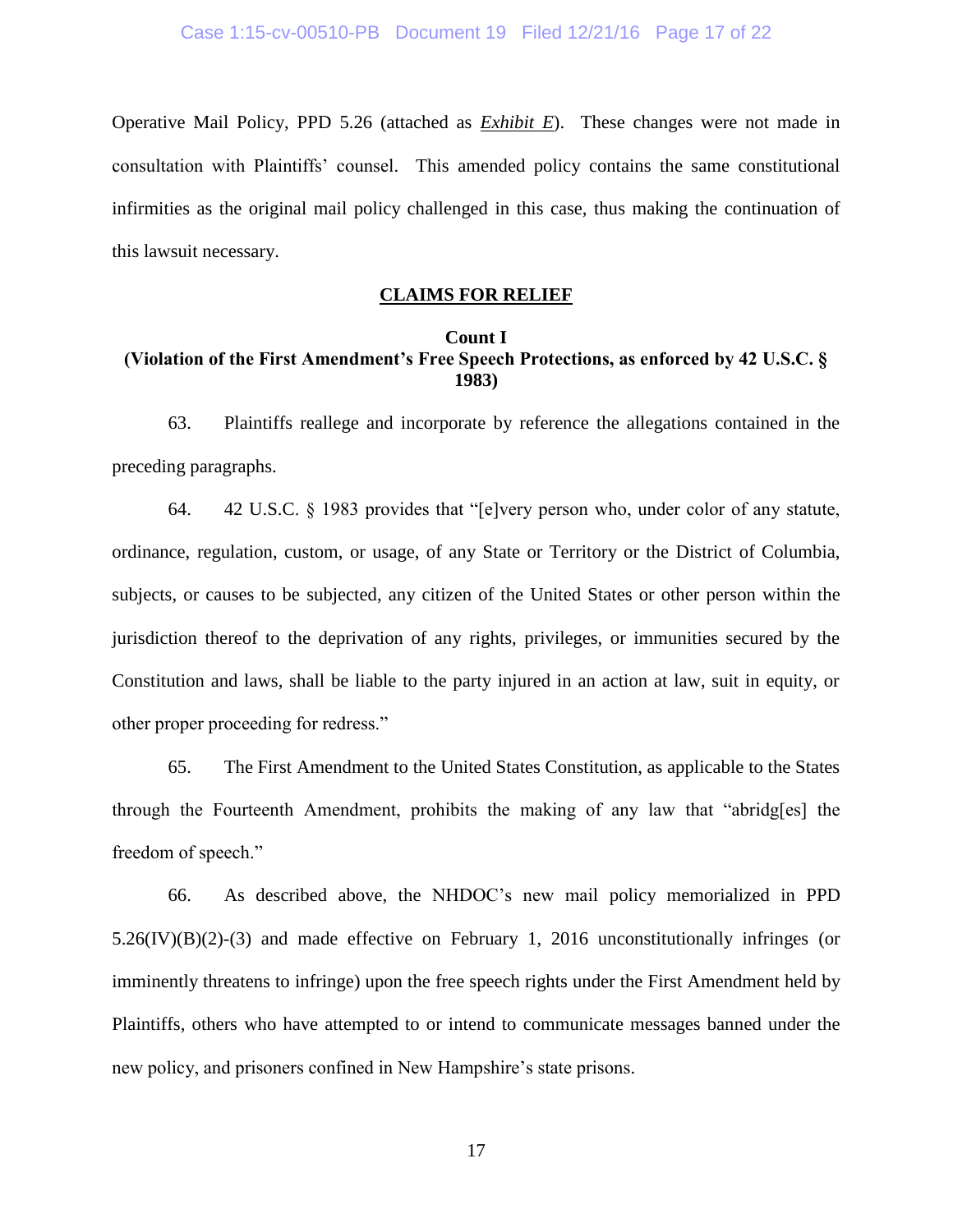### Case 1:15-cv-00510-PB Document 19 Filed 12/21/16 Page 18 of 22

67. This new mail policy is unconstitutionally overbroad.

68. This new mail policy is not reasonably related to legitimate penological interests.

69. This new mail policy and the NHDOC's censorship of the expressive activities set forth above have a chilling effect on future speech.

70. The NHDOC's unconstitutional mail policy is ongoing and continues to violate and cause irreparable harm to the First Amendment rights of Plaintiffs, other prisoners, and their families. As such, there is no adequate remedy at law.

71. The acts described above have caused damage to Plaintiffs, and will continue to cause damage.

72. Plaintiffs seek declaratory and injunctive relief and compensatory, punitive, and nominal damages against Defendant.

73. Defendant's actions have been committed with reckless indifference to Plaintiffs' federally protected rights.

74. The law establishing the illegality of Defendant's actions was clearly established at the time such actions were taken.

#### **Count II**

# **(Violation of the Fourteenth Amendment's Procedural Due Process Protections, as enforced by 42 U.S.C. § 1983)**

75. Plaintiffs reallege and incorporate by reference the allegations contained in the preceding paragraphs.

76. 42 U.S.C. § 1983 provides that "[e]very person who, under color of any statute, ordinance, regulation, custom, or usage, of any State or Territory or the District of Columbia, subjects, or causes to be subjected, any citizen of the United States or other person within the jurisdiction thereof to the deprivation of any rights, privileges, or immunities secured by the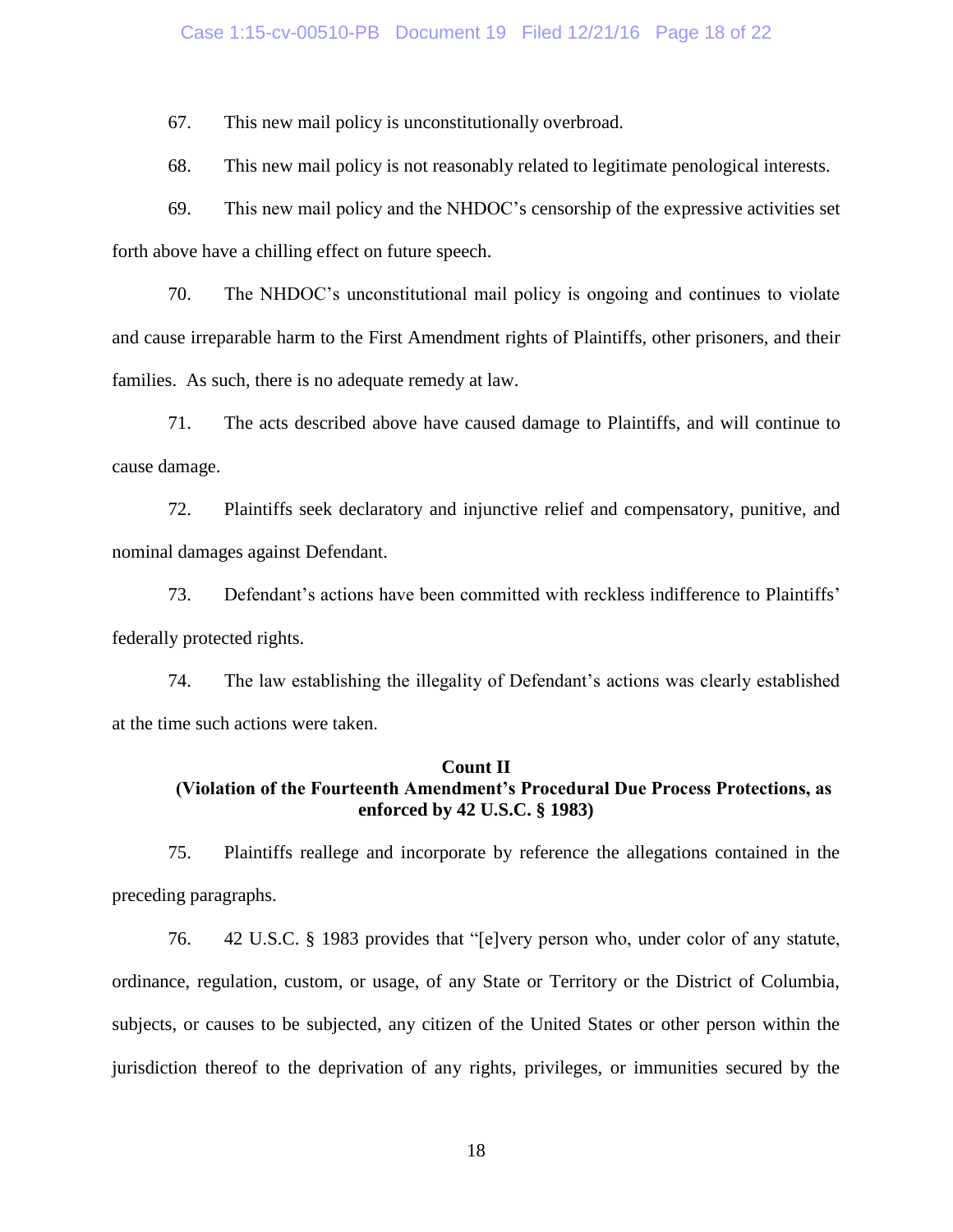#### Case 1:15-cv-00510-PB Document 19 Filed 12/21/16 Page 19 of 22

Constitution and laws, shall be liable to the party injured in an action at law, suit in equity, or other proper proceeding for redress."

77. Section 1 of the Fourteenth Amendment to the United States Constitution prohibits states from depriving "any person of life, liberty, or property, without due process of law."

78. As described above, the enforcement of the NHDOC's new mail policy memorialized in PPD 5.26(IV)(B)(2)-(3) and made effective on February 1, 2016 unconstitutionally infringes (or imminently threatens to infringe) upon the procedural due process rights under the Fourteenth Amendment held by Plaintiffs and others who have attempted to or intend to communicate messages banned under the new policy.

79. This new mail policy is not reasonably related to legitimate penological interests.

80. The NHDOC's unconstitutional mail policy is ongoing and continues to violate and cause irreparable harm to the Fourteenth Amendment rights of Plaintiffs and the families of other prisoners. As such, there is no adequate remedy at law.

81. The acts described above have caused damage to Plaintiffs, and will continue to cause damage.

82. Plaintiffs seek declaratory and injunctive relief and compensatory, punitive, and nominal damages against Defendant.

83. Defendant's actions have been committed with reckless indifference to Plaintiffs' federally protected rights.

84. The law establishing the illegality of Defendant's actions was clearly established at the time such actions were taken.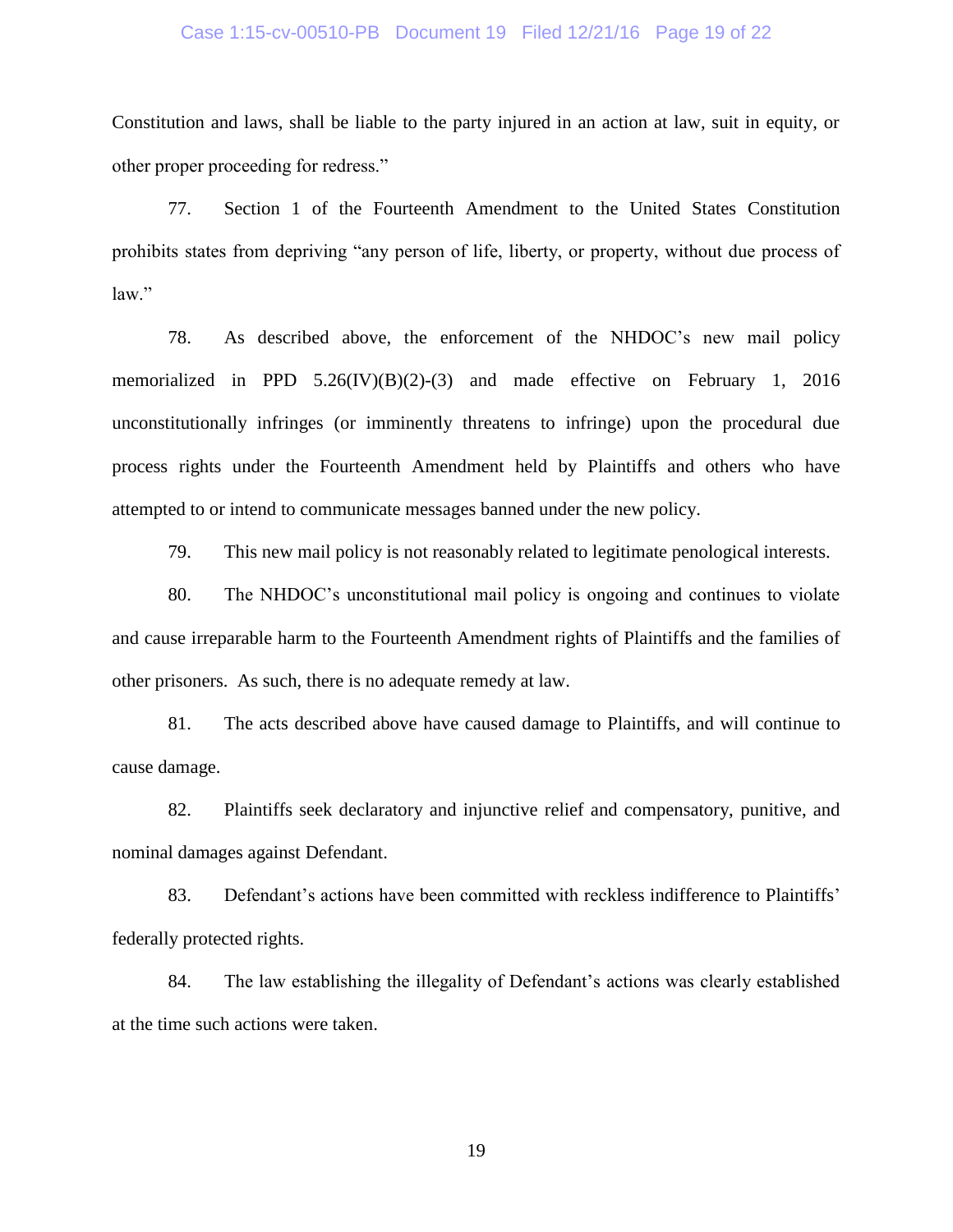## **REQUEST FOR RELIEF**

WHEREFORE, Plaintiffs respectfully request the following relief:

a) Declare that the NHDOC's new mail policy memorialized in PPD 5.26(IV)(B)(2)- (3) and made effective on February 1, 2016 is unconstitutional in violation of the First and Fourteenth Amendments to the United States Constitution;

b) Temporarily, preliminarily, and permanently restrain and enjoin Defendant Commissioner Wrenn, his employees, and all others acting in concert with him, from enforcing the new mail policy memorialized in PPD  $5.26$ (IV)(B)(2)-(3) and made effective on February 1, 2016;

c) An award of compensatory, punitive, and nominal damages for each violation of constitutional rights in an amount to be proven at trial;

- d) A trial by jury on damages;
- e) Award Plaintiffs attorneys' fees in this action pursuant to 42. U.S.C. § 1988(b);
- f) Award Plaintiffs their costs of suit;

g) The right to conform the pleadings to the proof and evidence presented at trial;

and

h) Grant such other and further relief as this Court deems just and proper in the

circumstances.

# **A JURY TRIAL IS HEREBY DEMANDED ON PLAINTIFFS' CLAIMS FOR MONETARY DAMAGES.**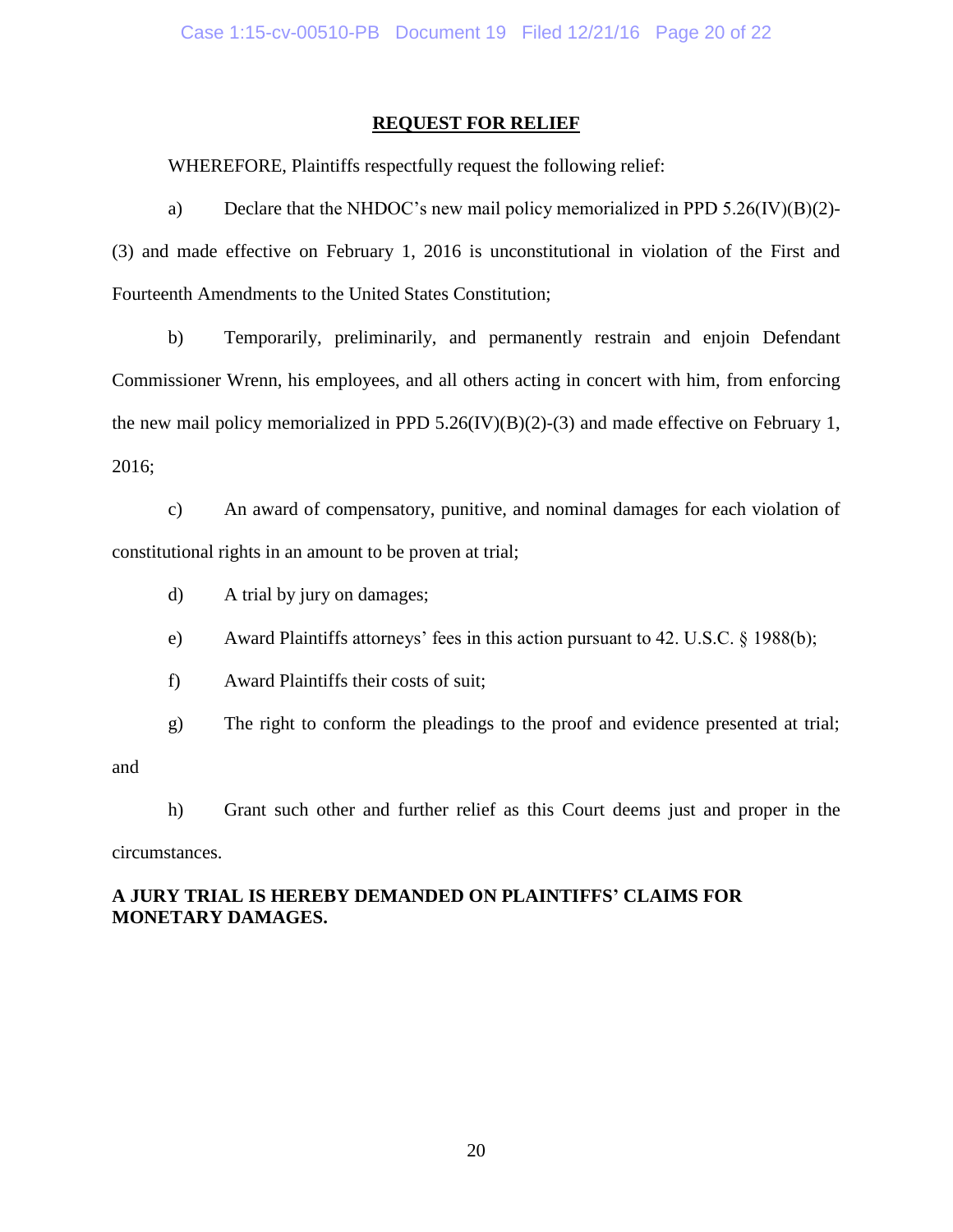Respectfully submitted,

Y.F., individually and as next of friend of minor C.F., and A.R., individually and as next of friend of minor X.G.,

By and through their attorneys affiliated with the American Civil Liberties Union of New Hampshire Foundation,

*/s/ Gilles R. Bissonnette* Gilles R. Bissonnette (N.H. Bar. No. 265393) AMERICAN CIVIL LIBERTIES UNION OF NEW HAMPSHIRE 18 Low Avenue Concord, NH 03301 Tel.: 603.224.5591 [gilles@aclu-nh.org](mailto:gilles@aclu-nh.org)

Edward Sackman (N.H. Bar. No. 19586) BERNSTEIN, SHUR, SAWYER & NELSON, P.A. Jefferson Mill Building 670 North Commercial Street, Suite 108 P.O. Box 1120 Manchester, NH 03105-1120 Tel.: 603.665.8844 [nsackman@bernsteinshur.com](mailto:nsackman@bernsteinshur.com)

Dated: December 21, 2016